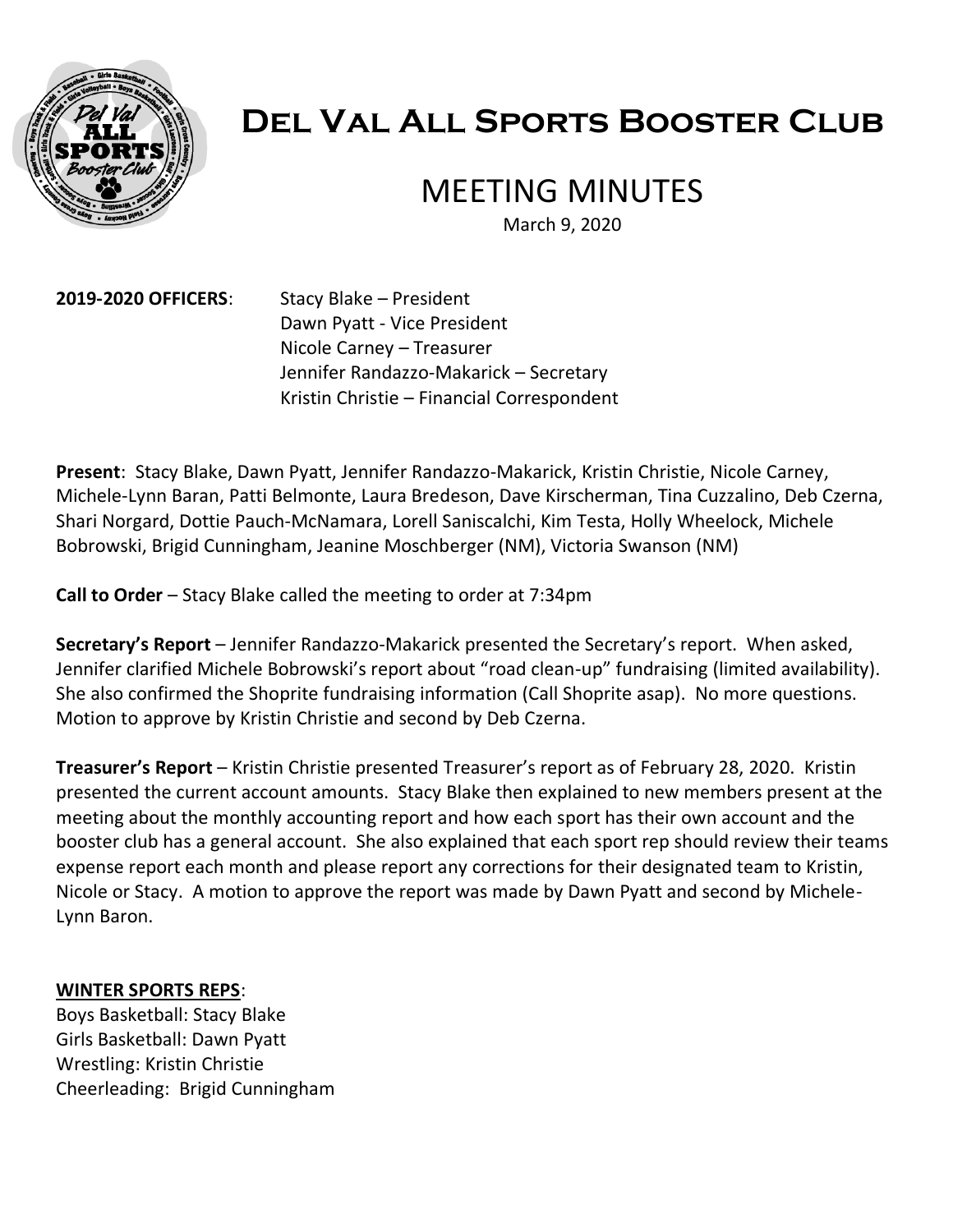### **WINTER SPORTS REPORTS**:

**BOYS BASKETBALL**: Stacy Blake reported Varsity record was 10-15. Conference was 8-6. The basketball banquet is on March 12<sup>th</sup>. JV record is unknown. Coach Lynch reported that the Freshman team record was 12-2. He said this year was a very solid team; great team work, respectful, very talented, and every teammate was helpful to one another on the court. He expects his players to demonstrate the same principals in the community also.

**GIRLS BASKETBALL**: Dawn Pyatt reported Varsity record was 9-15. The girls qualified for Central Jersey Group 2 State Tournament but lost in the  $1<sup>st</sup>$  round to Manasquan. They lost in the second round of the Hunterdon, Warren, Sussex Tournament. JV final record was 14-3 and Freshman was 4- 3.

**WRESTLING:** Kristin Christie reported the teams record is 19-8. They are the NJ District Champs, NJ Sectional Champs and Group 1 State runners-up. Gage Crater received his 100<sup>th</sup> win! Fitz's get 500 WINS for Del Val. The Fitz family has coached for 32 of the last 49 years. Coach Vince had 284 wins between 1971-1990 and Coach Andy had 216 wins from 2007-2020. The banquet will be at Raspberry's on March 16<sup>th</sup>. It was a great season!

**CHEERLEADING**: Brigid Cunningham reported they are still planning the banquet date for the girls.

**DEL VAL SPIRIT WEAR**: Stacy Blake reported that 35 Varsity jackets have been delivered. Still waiting for orders from AV Environment, softball shirts, Jubilee wear. Currently, the baseball, softball, lacrosse, track & field, and Class of 2020 stores are open. Class of 2020 store will close on March 11<sup>th</sup>. There will be a wrestling championship store opening soon. For the first time, a "youth" spirit wear store will be opening soon (toddler to youth sizes). Winter Varsity jackets will be ordered the last week of March (Date TBD). This year 8<sup>th</sup> grade orientation brought in \$1,250 (\$800 less than last year). It was noted that the orientation this year was also the same night as basketball championship games so less students and parents attended than previous years.

**FIELD ENHANCEMENT PROJECT:** Deadline to order bricks is April 15<sup>th</sup>. 15 bricks need to be purchased for the year; 1 purchased to date and a second one will be purchased by Dawn Pyatt.

**SPRING SPORTS REPS: Baseball: Michele Baran Softball: Heather Fike Girls Lacrosse: Shari Norgard Boys Lacrosse: Andrew Niebuhr & Michelle Bobrowski Golf – Kristin Christie Girls Track & Field: (still needed) Boys Track & Field: Tina Cuzzalino**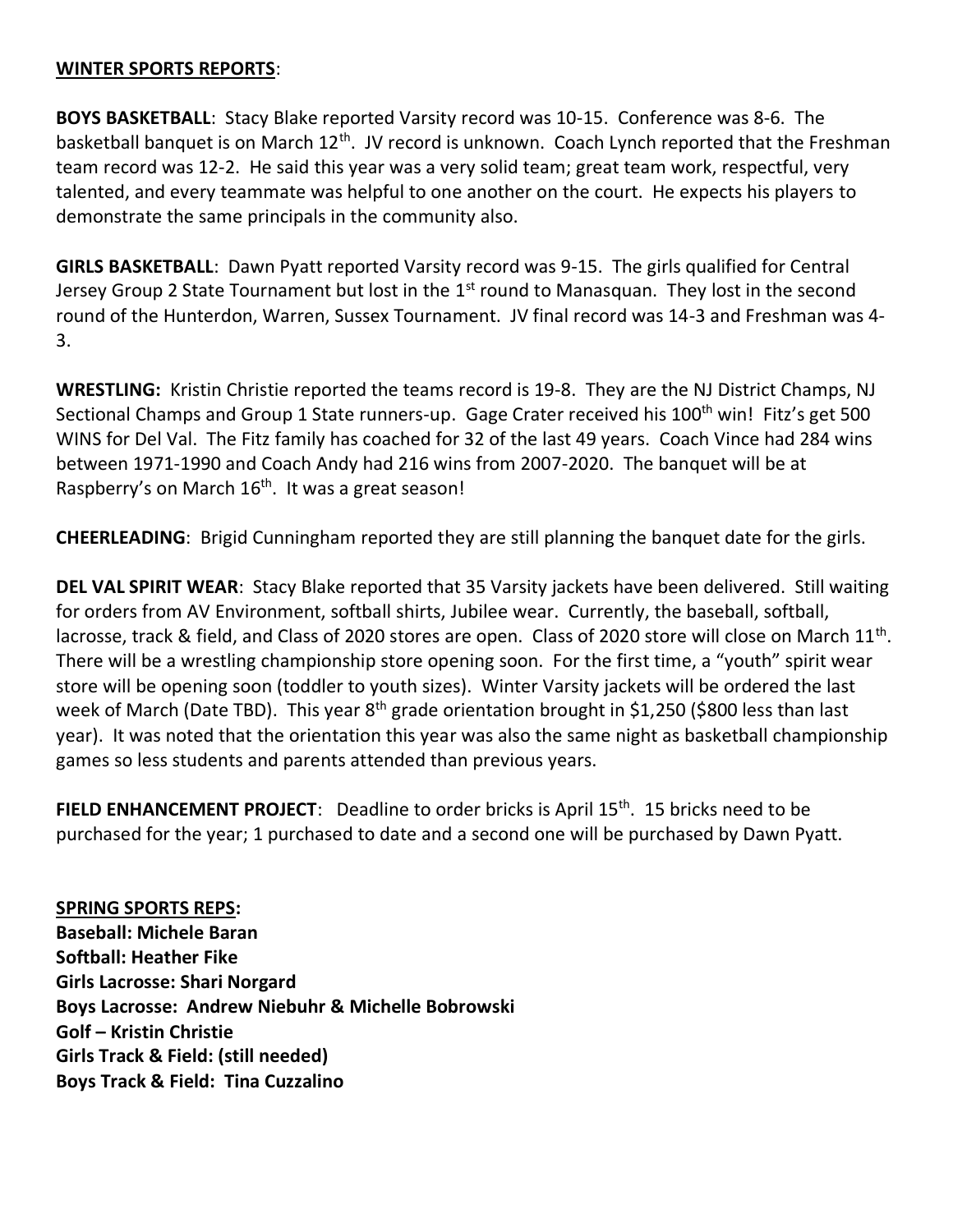# **SPRING SPORTS REPORTS:**

#### **BASEBALL: no update**

#### **SOFTBALL: no update**

**GIRLS LACROSSE:** Shari Norgard reported that 35+ girls have signed up to play this season. Largest group ever to join girls lacrosse.

**BOYS LACROSSE:** Michele reported that 72 players signed up this season. (61 playing). Senior night is TBD; 16 seniors.

**GOLF:** Dave K. reported that 16 kids signed up this year; largest group to ever join golf.

**GIRLS TRACK & FIELD:** Approx. 50 girls signed up this season

**BOYS FIELD & FIELD:** First day of practice was today; no update

#### **NEW BUSINESS**:

- 1. Summer Camps 2020**:** Every sport registration for summer camps have been posted on the Del Val website. Dates and prices with printable forms available.
- 2. Michele-Lynn Baran has been nominated by 3 members to be the Treasurer; nominations via email from Kim Testa, Laura Bredeson, and Dottie Pauch-McNamara. Michele-Lynn accepted the nomination.
- 3. Stacy Blake is asking for extra help next school year 2020-2021 with spirit wear sales. Sign-up Genius will be sent out for the following events:
	- a. Alexandria Autumn Fest: Saturday, October 10<sup>th</sup> 12-8:30
	- b. Milford Alive: Saturday, September 26<sup>th</sup> 12-8:30
	- c. Holland Community Day: TBA
- 4. Important dates to remember:
	- a. May 27<sup>th:</sup> Senior Awards. Scholarships will be handed out. Brigid Cunningham mentioned that Poly Tech Graduation is also this day and Stacy will reach out to the school to let them know.
	- b. June 2<sup>nd</sup>: Varsity awards. Senior Blankets and Varsity jackets will be handed out. The booster club needs extra help this day to hand out Senior blankets and Varsity jackets since 3 of the 4 board members have graduating seniors themselves.
- 5. Fundraisers:
	- a. Amazon Smile: \$17.83 profit
	- b. Verizon Employee match gift: \$144.00
	- c. Lynch Creek: \$94.00
- 6. 8<sup>th</sup> Grade Graduates: Stacy will be contacting all the PTO/PTA from each sending district to see if they would like to order any spirit wear for their graduating  $8<sup>th</sup>$  graders. (shirts, bags, etc)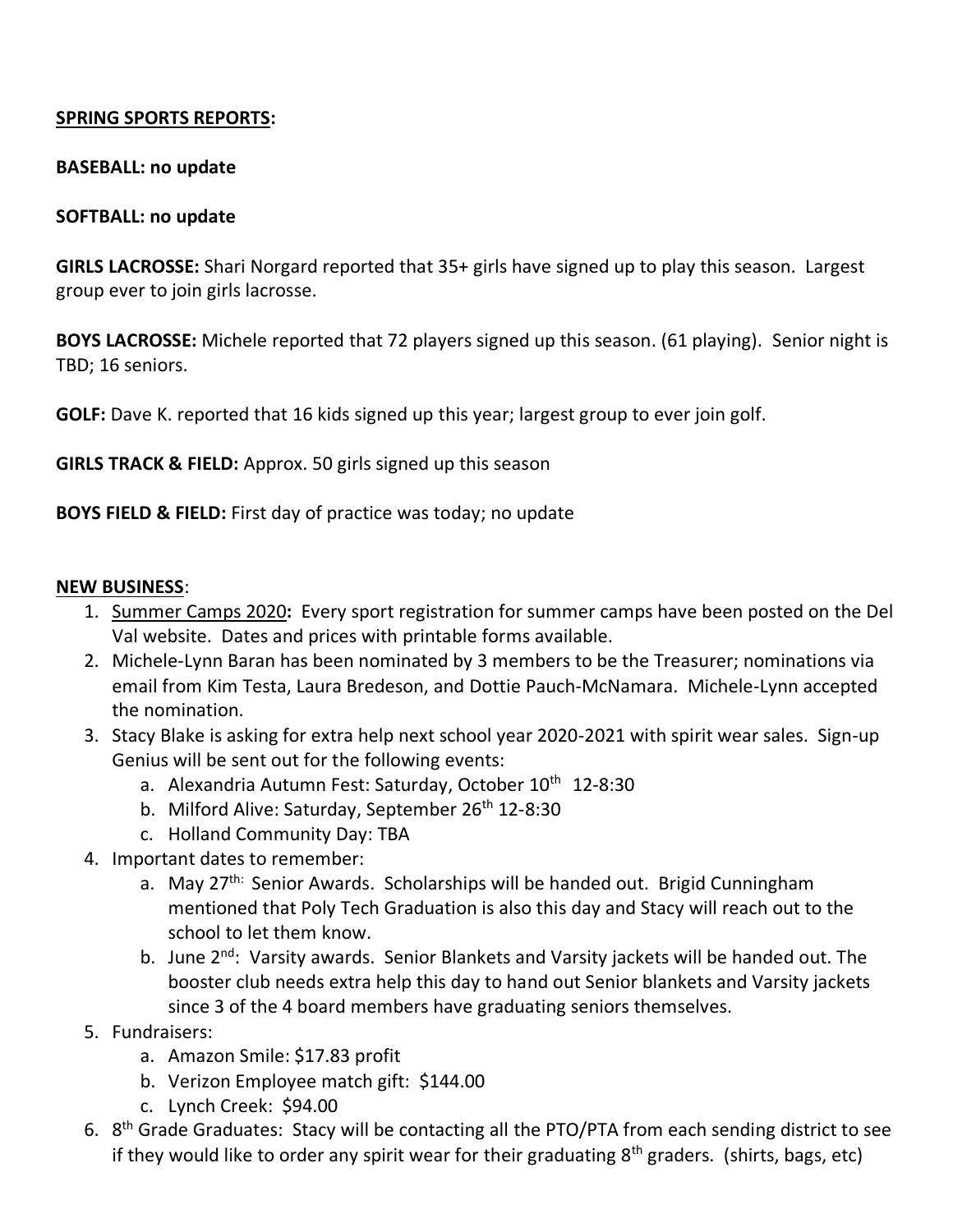- 7. MEMBERSHIP: Stacy will be sending an email to all the spring coaches asking them to forward to parents of players about club membership; anyone joining the booster club during this spring season will have their membership extended until June 2021.
- 8. VOTING ITEMS: Girls Lacrosse Bounce Back and Boys Lacrosse Wall. (specifics below)

# **LACROSSE PURCHASE VOTING (Girls & Boys):**

- 1. Boys Lacrosse Tennis Wall:
	- a. Coach Andrew wanted to build a concrete wall. Stacy stated a cement wall would cost approximately \$20,000-\$30,000.
	- b. Bound Brook community center has a wall and he would like the same
	- c. Wall is used for lacrosse, soccer, football, pickleball, tennis
	- d. Coach Andrew found 3 quotes: Rally Master, 10 x 20 board:
		- **i. Tennis Court Supply: \$5,562 + \$383 (ship) = \$5,945.00**
		- ii. Do It Tennis:  $$5,499 + $844$  (ship) =  $$6,343.00$
		- iii. Rally Master: \$5,725 + \$484 (ship) = \$6,209.00
		- iv. Backo Brand: \$5,499.99 + \$924 (ship) = \$6,423.00 (quote found by Stacy Blake)
		- v. We will use \$1,142.00 earmarked for Walck board to help with the cost.
		- vi. Tennis Court Supply is choice wall to buy from: \$5,945.00; 20-year warranty
- 2. Girls Lacrosse Bounce Back:
	- a. **Sport Trainer: \$1,499.99 – 10% = \$1,349.99 + \$688 (shipping) = \$2,037.99**
	- b. Only 1 quote; Stacy & Coach Stephanie researched this item and there are no other comparisons for pricing with the exceptions of bounce backs which are not comparing apples to apples.
	- c. Brand: Elite XL All Ball Pro, 7 x 9, with wheels
	- d. Store it in shed
	- e. 3 players at once can use the bounce back
	- f. Coach Stephanie is asking if the booster club could purchase this for the team
	- g. Coach Stephanie would like to use the girls lacrosse money this year to purchase Parka jackets for the team.

*DISCUSSION on Lacrosse Items for VOTE*:

- 1. Current Girls Lacrosse account is: \$6,003.94
- 2. Current Boys Lacrosse account is: \$7,213.64
- 3. General Booster Account is: \$10,023.16
- 4. Savings booster account is: \$59,381.65
- 1. Kristin Christie asked where are the funds coming from for the Senior Blankets if we fund the lacrosse requests.
- 2. Stacy Blake says we can use funds in savings account
- 3. Shari Norgard in conversation asked what is the purpose of the booster club, I have been a member for 4+ years and this is why we raise money to support the teams.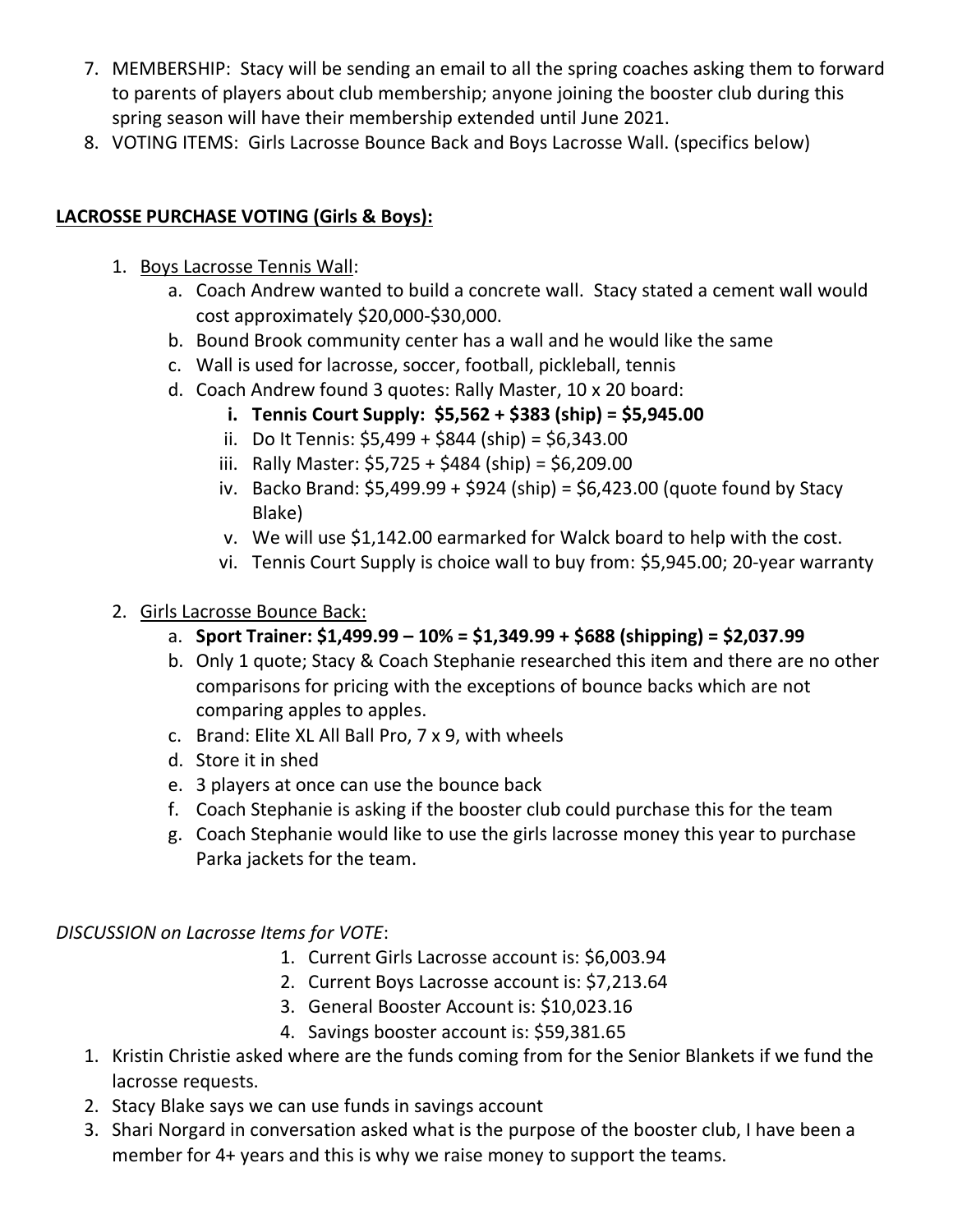- 4. How does the booster club spend money on each sport? Stacy answered some coaches ask for more, some ask for less.
- 5. How do we determine how much to spend on each sport? How often? The answers are that we monitor and make judgments based on need, use and if coach has asked for anything else. Stacy and Kristin are planning on making a report for the next meeting to show what has been spent over the past 4 years.
- 6. Stacy Blake asked for thoughts/questions:
	- a. If we spend money now, we will always have fundraisers for more money
	- b. New Weight Room: Stacy will discuss with Daria to see what our next step is so we can plan and budget for that.
	- c. Turf would be too much money for the booster club to fund, quoted at \$900,000.00 to 1.2 million dollars. The booster could possibly fund something to go with the field.

# *FINAL VOTE on Lacrosse Items*:

# **GIRLS LACROSSE**:

- 1. Bounce Back is \$2,037.99 shipping = \$1,349.99
- 2. Girls Lacrosse will pay for the shipping of said item
- 3. Motion made by Kim Testa to approve funds, second motion by Michele Bobrowski
- 4. Vote: 15-yes & 0-no
- **5. APPROVED \$1,349.99 to be paid for Girls Lacrosse Bounce Back**

# **BOYS LACROSSE**:

- 1. Tennis Court Supply Tennis Wall is \$5,945.00 \$383 shipping \$1,142 fund = \$4,420.00
- 2. Boys Lacrosse will pay for the shipping of said item
- 3. Motion made by Michele Bobrowski to approve funds, second motion by Michele-Lynn Baran
- 4. Vote: 14-yes, 0-no
- **5. APPROVED \$4,420.00 to be paid for BOYS Tennis Wall**

Stacy Blake will email both Girls Lacrosse & Boys Lacrosse coaches about the approved funds for each team to confirm they are ok with paying shipping and also get approval from Bill to say its ok we donate these items to the school. Kristin Christie will move funds from savings if needed.

# **OLD BUSINESS**:

- 1. As a reminder:
	- a. Michelle Bobrowski updated us that the fundraising road clean-ups are limited this year due to increased demand. If a team is interested, try to sign up as soon as possible.
	- b. Brigid Cunningham said there will be very limited canning at Shoprite in Phillipsburg & Clinton. Shoprite customers are complaining. Need to set-up canning asap to be put on their calendars for available dates.